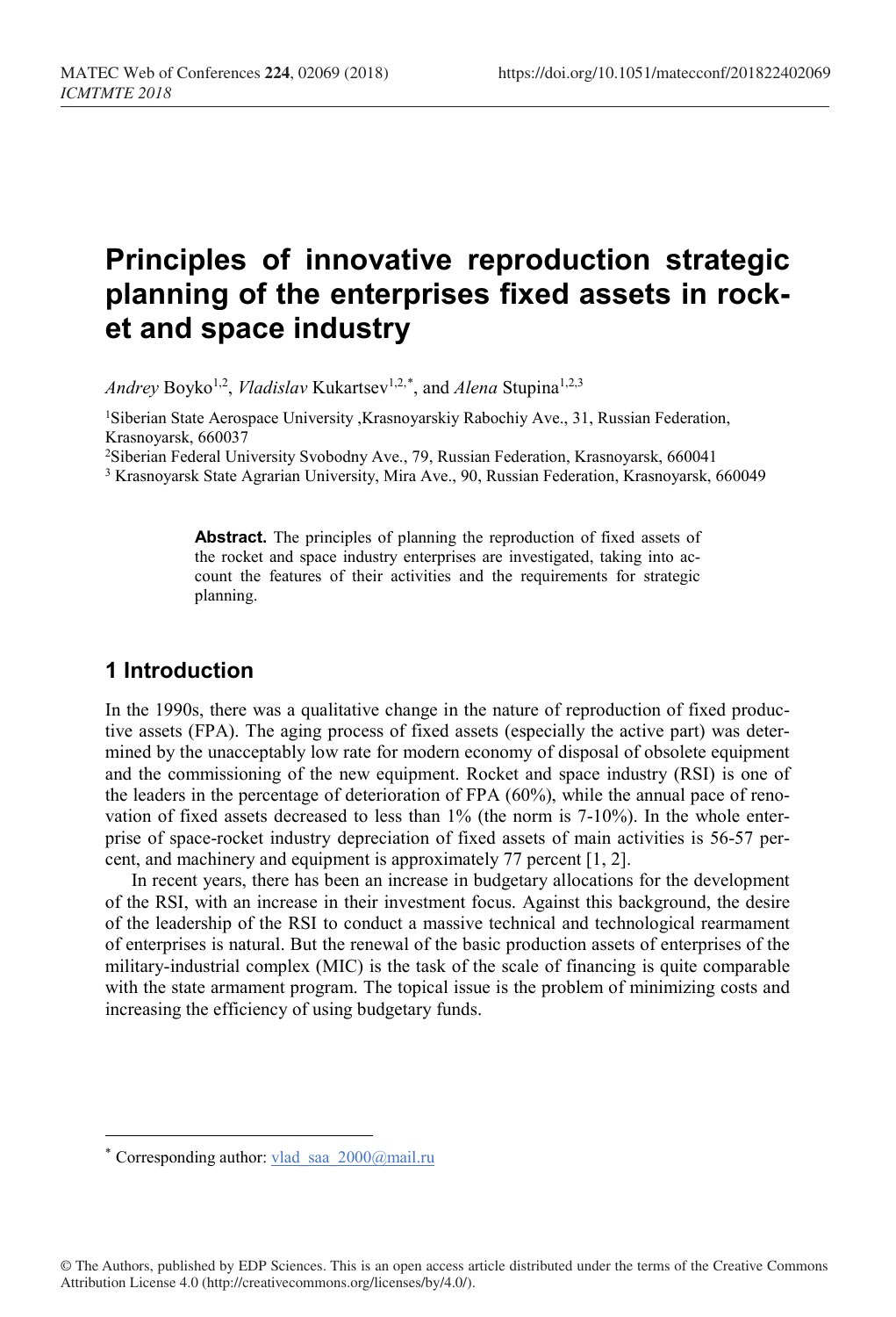#### **2 Literature review**

The development strategy of the rocket and space industry until 2015 envisages an increase in production volumes in 2025 - 220% to the level of 2015. The share of innovative products in the total volume of the rocket and space industry in 2025 will be 55% versus 35% in 2015. The share of RSI products in the world production market of rocket and space technology should reach 15% by 2025. The objectives of the strategy are to create a rocket and space complex that meets modern requirements for military security, increase the share of domestic companies in the world market of rocket and space products and services, and preserve the scientific potential of the rocket and space industry [1, 3].

One of the goals of the strategy is to overcome the "significant technological gap from the developed countries", as a result of which the share of new industrial equipment (up to ten years) in the industry should increase to 33-35% from the current 3% [1, 3].

Thus, it is necessary to improve tools and methods for strategic management of the reproduction of FPA enterprises because of many reasons such as innovative development of the RSI, the volatility of the functioning economic environment and the high level of uncertainty of the decisions-making [4, 5, 6].

The most important component of the methodology of strategic planning of innovative reproduction of FPA are the methodological principles, which are the initial provisions, the basic rules for the formation and justification of plans. They ensure the focus, integrity, certain structure and logic of the strategic plans development.

The current state of the rocket and space industry, existing tendencies, revealed features of the activity and the goals of its development allowed us to formulate the principles of innovative reproduction of FPA [7, 8]. Its implementation is primarily related to the necessity of improved of methodology and tools for planning innovative reproduction.

The methodological principles of planning innovative reproduction of FPA should take into account the existing development features and objectives of the RSI enterprises, rely on the theoretical provisions and identified regularities, establish general rules for the development and effective operation of this subsystem. The formation of a set of principles for the planning of innovative reproduction of FPA in the enterprise makes it possible to carry out a planning methodology that adequately reflects the real interactions and features characteristic of the research object [9, 10]. In this regard, during the conducted research we have studied and analyzed the main principles of intrafirm planning offered by various specialists. The composition of the principles considered by different authors is not the same, which is understandable, since it is determined on the basis of the features of the research objects, the level and objectives of the planning. In some cases, these differences are caused by the fact that the content of a certain principle of one author is expressed by two and more principles of another author. Thus, the content of the principles of unity and coordination of M.M. Alekseeva [7] is expressed in the principle of complexity of M.I. Bukhalkova, V.I. Borisevitch [8], G.A. Kandaurova, N.N. Kandaurova, A.I. Ilyin [9] and some others.

The study and analysis of the content of the planning principles considered by various authors is certainly of theoretical and practical interest, but it can hardly be exhaustive from the point of view of forming the principles for planning the innovative reproduction of the FPA of the RSI enterprises. Undoubtedly, the existing methodological developments should be taken into account, but the composition of the principles and their content should be primarily determined on the basis of the existing features of the enterprise operations, the requirements for the planning process for the reproduction of the FPA of the RSI enterprises [11].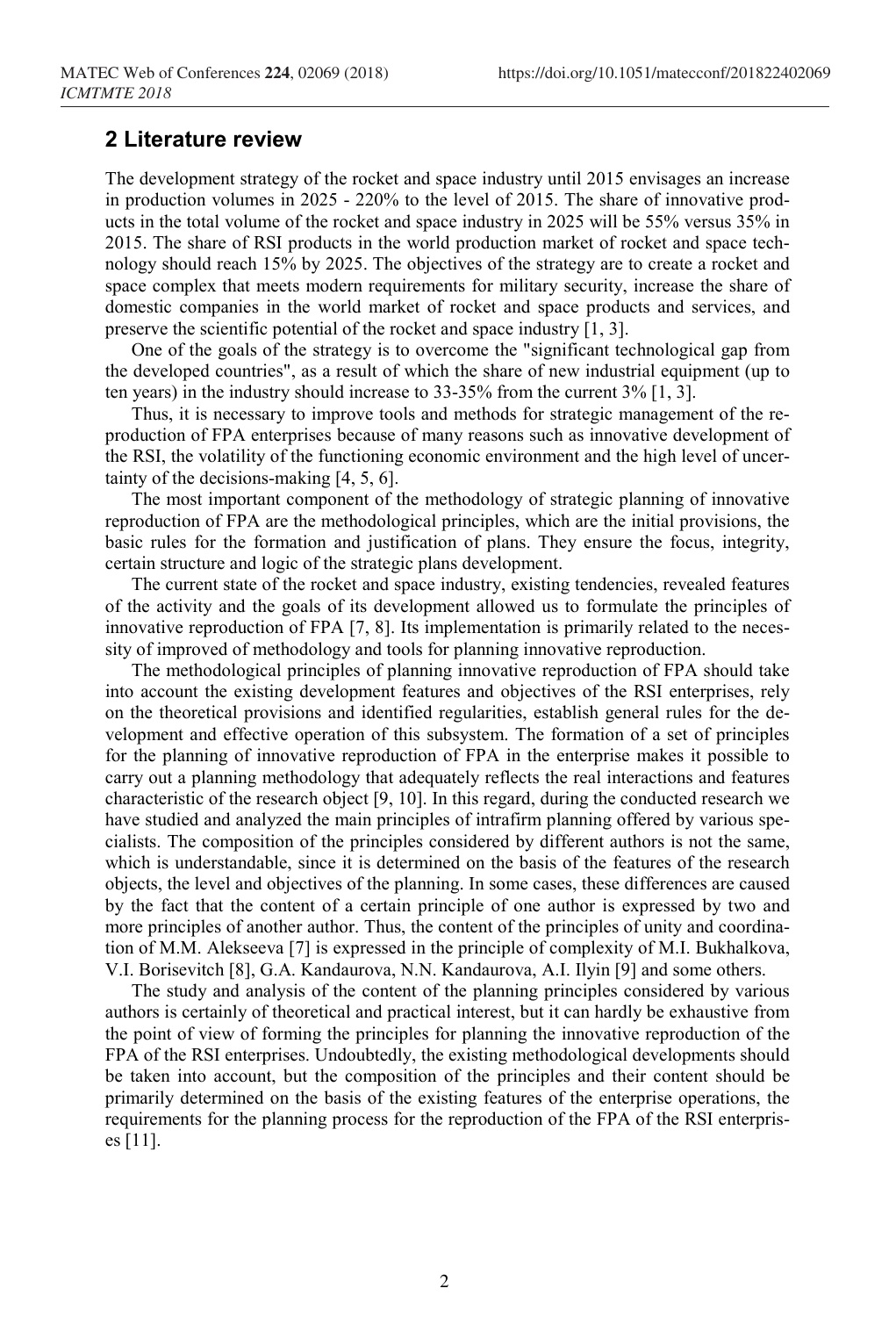## **3 Problem statement**

In accordance with the features of the activity and planning requirements, the main methodological principles of strategic planning for innovative reproduction of FPA enterprises of the Defense Industrial Complex (DIC) were determined (Table 1).

The content of individual principles was concretized according to the revealed patterns of reproduction of the FPA of the RSI enterprises, as well as the forms of their manifestation [12]. Along with this, several principles were added, the content of each principle was disclosed. Among them are balance, the account of scientific and technical progress, adaptability, identities. Further, let us look at the content of the formulated principles for the planning of innovative reproduction of the FPA enterprises of the RSI [13].

| #  | <b>Features of the RSI enter-</b><br>prises activities                                                                              | Requirements for the planning of<br>innovative FPA reproduction of RSI<br>enterprises                                                                                                                                      | Methodological princi-<br>ples of strategic plan-<br>ning                                                                      |
|----|-------------------------------------------------------------------------------------------------------------------------------------|----------------------------------------------------------------------------------------------------------------------------------------------------------------------------------------------------------------------------|--------------------------------------------------------------------------------------------------------------------------------|
| 1. | High science-intensive, high<br>manufacturability of pro-<br>duction processes and prod-<br>ucts, high innovative capa-<br>bilities | Planning should be aimed at ensuring<br>innovative reproduction of FPA                                                                                                                                                     | Scientific validity, con-<br>sideration of scientific<br>and technical progress,<br>purposefulness,<br>dyna-<br>mism, identity |
| 2. | order                                                                                                                               | Activity dependence of the Planning should be focused on ensuring,<br>RSI enterprises on the state first of all, the output of products of the Relevance, focus<br>State Defense Order (SDZ)                               |                                                                                                                                |
| 3. | Increasing role of conver-<br>RSI enterprises<br>ment and financing innova-products<br>tion                                         | sion in ensuring sustainable Planning should be oriented towards<br>develop-ensuring the release of SDZ and civilian                                                                                                       | Optimality, complexity,<br>balance, flexibility                                                                                |
| 4. | es                                                                                                                                  | Planning should be focused on the con-<br>Integration of RSI enterpris- centration of investment resources to Integrability, complexi-<br>the problems solvent of reproduction ty, decomposition<br><b>FPA</b>             |                                                                                                                                |
| 5. | high cost of products                                                                                                               | Complexity, uniqueness and Planning should be aimed at reducing Optimality,<br>the costs of FPA reproduction                                                                                                               | efficiency,<br>criteriality                                                                                                    |
| 6. | cycle                                                                                                                               | Planning should ensure a shorter dura-<br>Duration of the production tion of the production cycle through the Efficiency,<br>introduction of more productive equip-adaptability<br>ment                                    | balance,                                                                                                                       |
| 7. | Continuous increase of re-<br>culture                                                                                               | quirements to quality, relia-Planning the reproduction of FPA<br>bility, resource of products, should ensure the improvement of<br>as well as to production quality, reliability of products                               | Accuracy,<br>identity,<br>adaptability                                                                                         |
| 8. | production                                                                                                                          | Planning should include: computeriza-<br>Small number of products in tion, flexibility and mobility of produc-Dynamism,<br>tion and renewal of the technological adaptability, identity<br>park of equipment               | flexibility,                                                                                                                   |
| 9. | the RSI                                                                                                                             | Various organizational and Planning should focus on expanding the Purposefulness, optimal-<br>legal forms of enterprises of forms of sources of investment re-lity, decomposition, effi-<br>sources of reproduction of FPA | ciency, flexibility                                                                                                            |

**Table 1.** Features of the activities of enterprises of the RSI, the requirements and methodological principles of strategic planning of innovative reproduction of FPA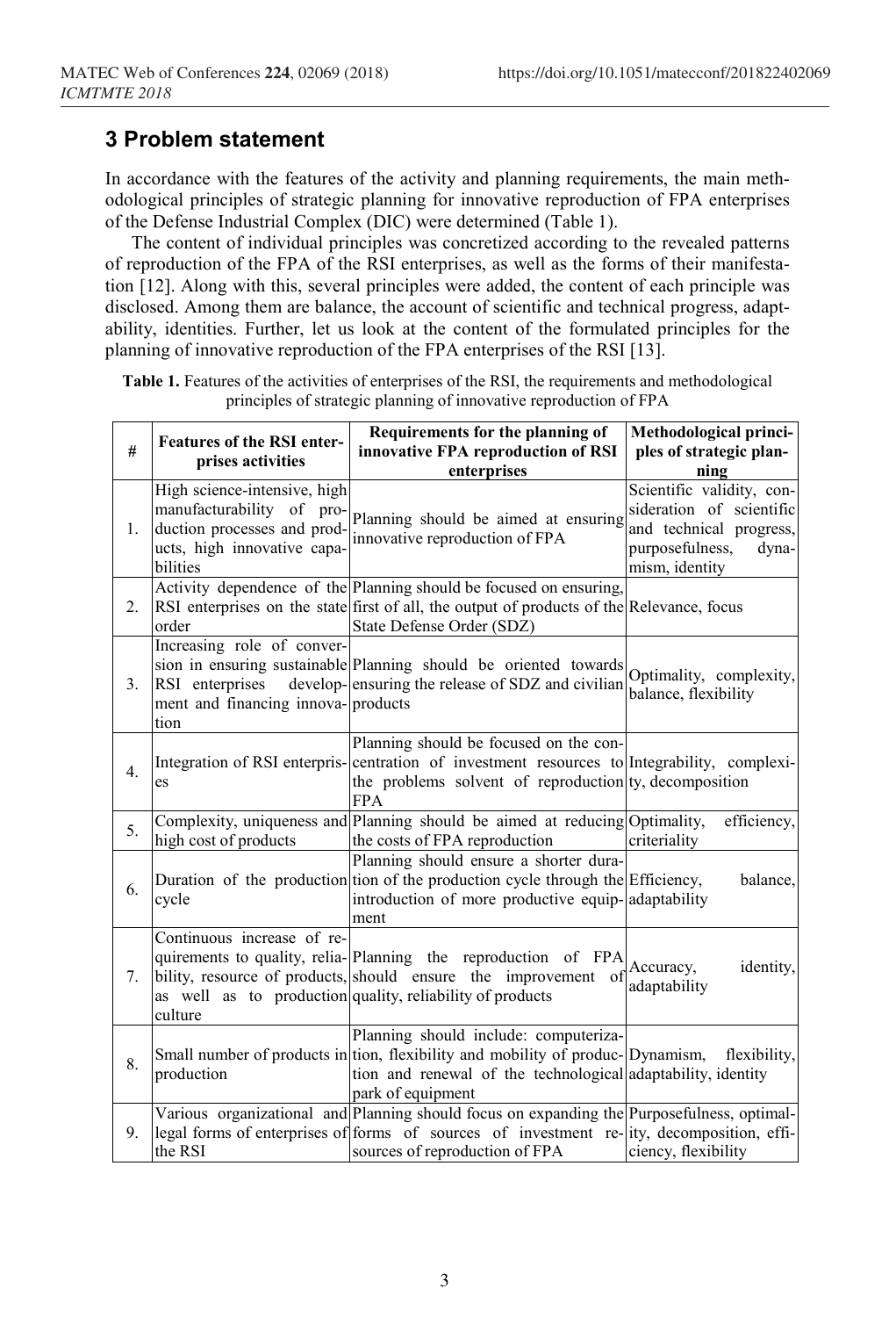1. Scientific validity is based on the consideration of existing laws and trends in the development of reproduction of FPA. Its meaning is the scientifically based use of tools and methods for decisions-making that are of significant importance for the developed plans for innovative reproduction of FPA.

2. Accounting for scientific and technical progress is to take into account the continuous change, development and improvement of the means of labor, technology and the organization of production.

3. Complexity is to link the plans for the reproduction of FPA by forms (natural and value), in the stages of the process of reproduction (attraction, use and restoration) and by reproduction levels (social and individual).

4. Continuity defines the planning process as continuous, when another new plan comes to replace one completed plan, and the second one is replaced by a third one, and so on. In the process of FPA reproduction is continuous. It includes three consistent stages: the transformation of money-capital into productive, productive into commodity and commodity into money.

5. Optimality is to find the best version of the plan for the reproduction of FPA from the whole set of permissible solutions based on the use of economic and mathematical models [14].

6. Relevance has two levels. The first means the need to take into account the most significant factors when developing a plan for the reproduction of FPA. The second involves more details and the search for optimal solutions for those plans that are essential for achieving the goals and objectives of planning.

7. Flexibility assumes that the plans and the planning process for innovative reproduction of the FPA could change its direction due to unforeseen circumstances.

8. Purposefulness involves the definition and structuring of goals and objectives that correspond to the subject of research, taking into account the features of the object and providing solutions to identified problems. It is necessary to distinguish the development goals and the functioning of the economic system. A feature of innovative reproduction is the predominance of the goal of development and, accordingly, the establishment of development plans.

9. Criterionality is to develop a criteria or several criteria that reflect the extent to which local goals and objectives of innovative reproduction of FPA are achieved, as well as global ones [15, 16].

10. Decomposability is the need to structure the goals and objectives of planning the reproduction of FPA. This principle can proceed as a principle of dynamism in the decomposition of the process of reproduction of FPA in time along the stages of circulation and forms of reproduction, and in the principle of hierarchy in the decomposition of the process according to the levels of reproduction of FPA.

11. Dynamism is the need to take into account the change in the parameters of the system in time (time factor), assuming the decomposition of the process in time to obtain the optimal schedule for the implementation of FPA reproduction.

12. Integrativity is to build an integrated plan, the criterion of which is consistent with the criteria of private plans obtained as a result of the implementation of the principle of decomposability of the system of plans.

13. Accuracy is the development of tools, methods and models that adequately reflect the reproduction process of the FPA, taking into account the nature of the information of the most relevant internal and external factors. Implementation of this principle is achieved by increasing the level of certainty of the initial information (improving the accuracy of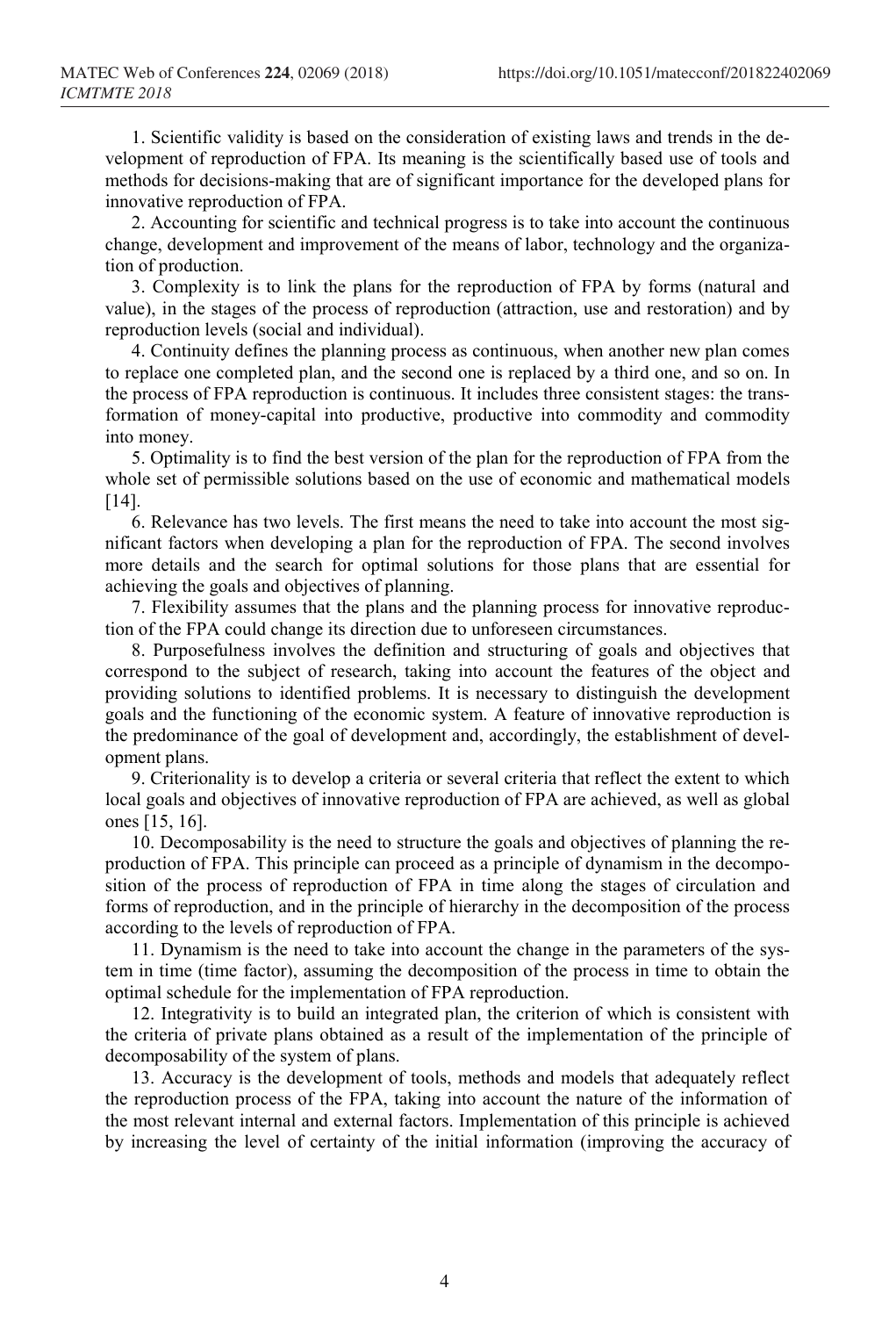forecasts) and / or using more complex tools and decision-making methods that are consistent with the nature of the input information (simulation models, stochastic models, etc.).

14. Adaptability is the ability of the plan of FPA reproduction to adapt to changes in factors of the external and internal environment, characterized by uncertainty.

15. Identity is the need to bring the alternatives under consideration (FPA reproduction options) to a comparable species when assessing their comparative effectiveness.

16. Efficiency the need in the process of innovative reproduction of FPA to reduce the cost per unit of output and increase labor productivity.

17. Balance indicates the need to ensure in the process of reproduction the balance of the capacity of the interconnected groups of equipment, sections and shops, as well as a balanced load of equipment and workplaces.

#### **4 Conclusion**

The proposed principles, in our opinion, largely solve the methodological problems of strategic planning of innovative FPA reproduction of the RSI enterprises.

### **References**

- 1. Strategy for the development of the rocket and space industry for the period up to 2015<br>(Extract). TS VPK: [website]. URL: http://www.ypk.ru/cgiTS VPK: [website]. URL: [http://www.vpk.ru/cgi](http://www.vpk.ru/cgi-bin/cis/w3.cgi/CMS/Item/2540031)[bin/cis/w3.cgi/CMS/Item/2540031](http://www.vpk.ru/cgi-bin/cis/w3.cgi/CMS/Item/2540031) (date accessed: 07.06.2013).
- 2. A.A. Boyko, *[Methods of Strategic Planning for Innovative Reproduction of Basic](https://elibrary.ru/item.asp?id=17681249)  [Production Assets,](https://elibrary.ru/item.asp?id=17681249)* [Bulletin of the Siberian State Aerospace University Academician](https://elibrary.ru/contents.asp?issueid=1013896)  [M.F. Reshetnev.](https://elibrary.ru/contents.asp?issueid=1013896) v. **[5\(38\)](https://elibrary.ru/contents.asp?issueid=1013896&selid=17681249)**, p.160-165 (2011)
- 3. Decree of the Government of the Russian Federation No. 1662-r dated November 17, 2008 (as amended on 08.08.2009) "On the Concept of Long-Term Social and Economic Development of the Russian Federation for the Period to 2020" (together with the "Concept of Long-Term Social and Economic Development of the Russian Federation<br>for the period up to 2020 "). ConsultantPlus: [website]. URL: for the period up to 2020 "). ConsultantPlus: [website]. URL: [http://base.consultant.ru/cons/cgi/online.cgi?req=doc;base=LAW;n=90601 \(](http://base.consultant.ru/cons/cgi/online.cgi?req=doc;base=LAW;n=90601)date accessed: 07.06.2013).
- 4. S. A. Agarkov, E. S. Kuznetsova, M. O. Gryaznov, *Innovation management and state innovation policy* (Academiya Istesvonania, 2011)
- 5. V. G. Medynsky, *Innovation Management* (INFRA-M, 2012)
- 6. P.A. Fatkhutdinov, *Innovation management*, **6th edition**, correction and additions (Peter. S., 2008)
- 7. M. M. Alekseeva, *Business Planning* (Finance and Statistics, 2005)
- 8. V. I. Borisisevich, G.A. Kandaurova, N. N. Kandaurov and etc., *Forecasting and planning of the economy,* Study Manual / B. I. Borisevich,; under public editing. B. I. Borysiewicz, G. A. Kandaurova (Ecoprespectiva, 2009)
- 9. A. I. Ilyin, *Planning in the enterprise*: Study Manual 9th edition (Novoe Znanie, 2011)
- 10. E. E. Rumyantseva, *New Economic Encyclopedia* (INFRA-M, 2005)
- 11. A.A. Boyko, *[The concept of strategic planning for the reproduction of fixed assets of](https://elibrary.ru/item.asp?id=20808727)  [enterprises of the rocket and space industry](https://elibrary.ru/item.asp?id=20808727)*, [v.](https://elibrary.ru/contents.asp?issueid=436019&selid=9515088) **70**, p.22 (2013)